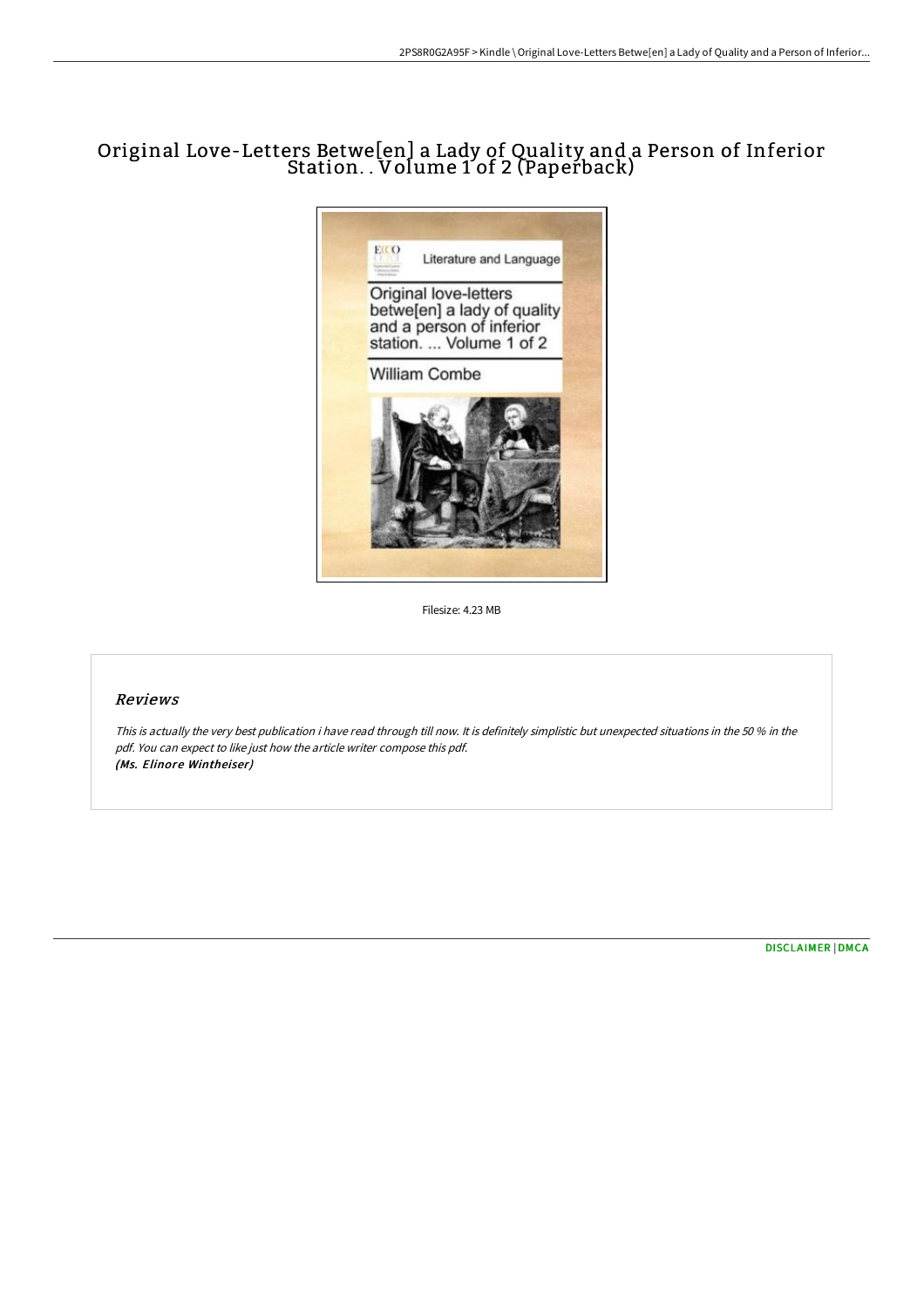## ORIGINAL LOVE-LETTERS BETWE[EN] A LADY OF QUALITY AND A PERSON OF INFERIOR STATION. . VOLUME 1 OF 2 (PAPERBACK)



To save Original Love-Letters Betwe[en] a Lady of Quality and a Person of Inferior Station. . Volume 1 of 2 (Paperback) PDF, please access the link under and save the document or have accessibility to additional information which might be related to ORIGINAL LOVE-LETTERS BETWE[EN] A LADY OF QUALITY AND A PERSON OF INFERIOR STATION. . VOLUME 1 OF 2 (PAPERBACK) ebook.

Gale Ecco, Print Editions, United States, 2010. Paperback. Condition: New. Language: English . Brand New Book \*\*\*\*\* Print on Demand \*\*\*\*\*.The 18th century was a wealth of knowledge, exploration and rapidly growing technology and expanding record-keeping made possible by advances in the printing press. In its determination to preserve the century of revolution, Gale initiated a revolution of its own: digitization of epic proportions to preserve these invaluable works in the largest archive of its kind. Now for the first time these high-quality digital copies of original 18th century manuscripts are available in print, making them highly accessible to libraries, undergraduate students, and independent scholars.Western literary study flows out of eighteenth-century works by Alexander Pope, Daniel Defoe, Henry Fielding, Frances Burney, Denis Diderot, Johann Gottfried Herder, Johann Wolfgang von Goethe, and others. Experience the birth of the modern novel, or compare the development of language using dictionaries and grammar discourses. ++++The below data was compiled from various identification fields in the bibliographic record of this title. This data is provided as an additional tool in helping to insure edition identification: ++++British LibraryT064750Anonymous. By William Combe.Dublin: printed by J. Rea, for Messrs. Moncrieffe, R. Cross, Exshaw, Wilson [and 11 others in Dublin], 1784. 2v.(287, [1]p.); 12.

PDF Read Original Love-Letters Betwelen] a Lady of Quality and a Person of Inferior Station. . Volume 1 of 2 [\(Paperback\)](http://techno-pub.tech/original-love-letters-betwe-en-a-lady-of-quality-1.html) Online

**Download PDF Original Love-Letters Betwe[en] a Lady of Quality and a Person of Inferior Station. . Volume 1 of 2** [\(Paperback\)](http://techno-pub.tech/original-love-letters-betwe-en-a-lady-of-quality-1.html)